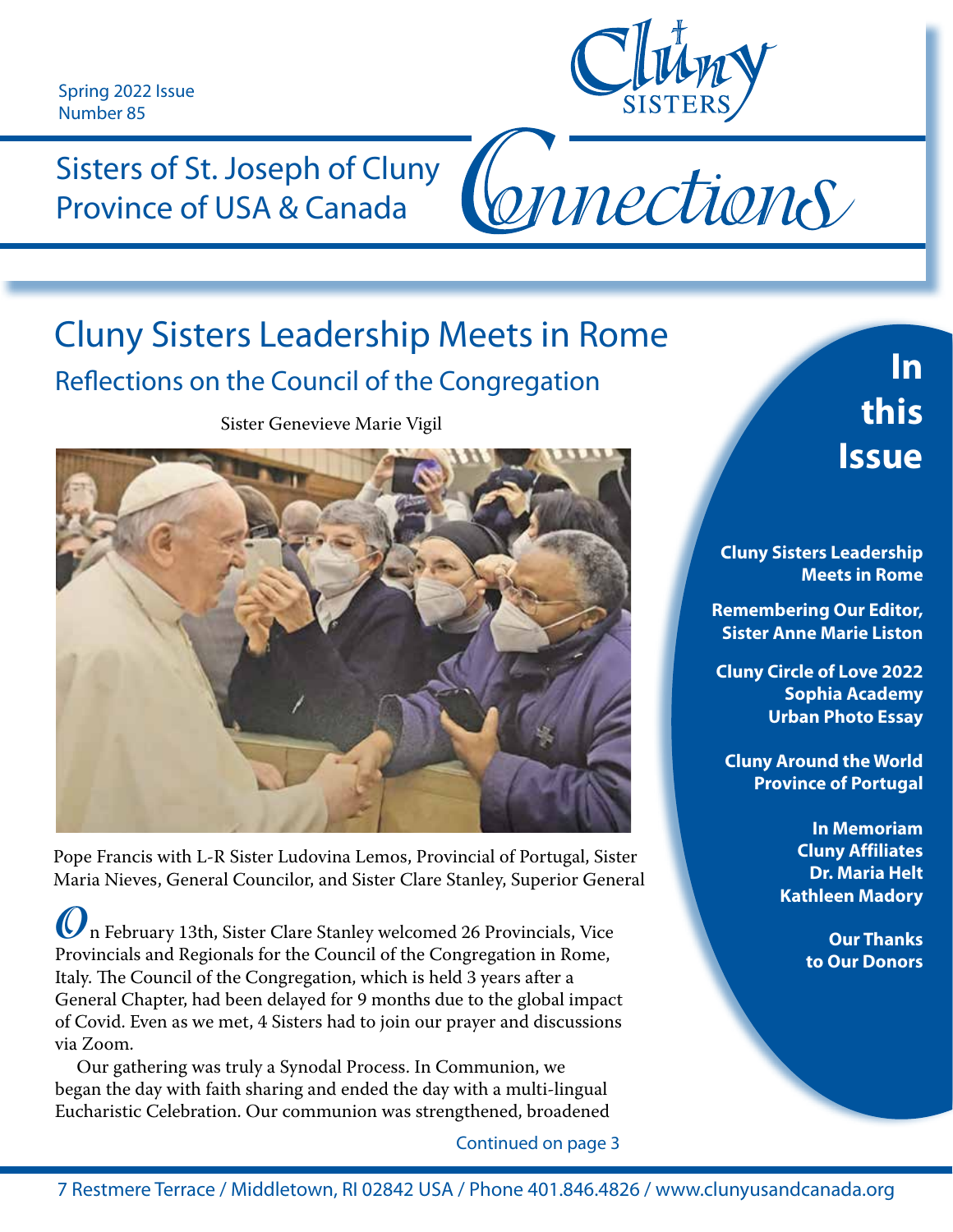

**Cluny Connections is a publication of the Sisters of St. Joseph of Cluny Province of USA & Canada**

**Layout:** 

**Marie Cooper, SJC clunymarie@gmail.com Javouhey House 78 Carroll Avenue Newport, RI 02840 Phone: (908) 728-0090**

#### Relocating? Want to subscribe a friend to *Cluny Connections*?

Please use the form below (right) Just send back your label from this issue with your new address attached to:

> **Cluny Connections 7 Restmere Terrace** M**iddletown, RI 02842** U**SA**

**Reminder:** to receive *Cluny Connections* via Email or to add a friend to the list, please send name and address to:

 clunydevelopment@hotmail.com Thank you.

### Visit us online

Get to know us better on our website: www.clunyusandcanada.org

Connect via FaceBook for frequent updates: www.facebook.com/ clunyusacanada and www.facebook.com/ clunyglobalconcernscommittee

Check out our blog for news: https://clunyusandcanada. blogspot.com/

### Remembering Our Editor, Sister Anne Marie Liston

Born into this life August 15, 1937

Religious Profession February 11, 1961

Born into eternity February 4, 2022



**E**llen Liston was born to Richard I. Liston and Ida E. Morrison on August 15, 1937 in Brooklyn, NY. Perhaps because she was an only child, she became a lifelong avid reader and lover of mysteries. Growing up, she also greatly enjoyed high jinks with her Aunt Catherine, who was the same age, and the other neighborhood children.

 As a child, and then as a young adult, Ellen suffered from serious illnesses. Because of her fragile health, she was told she could never join a religious community. But since sixth grade, she had wanted to be a missionary sister. After refusals from other congregations, her dream of becoming a missionary was realized when she was welcomed into the Sisters of St. Joseph of Cluny in 1960.

 As a teacher, she was creative and injected her classes with her inimitable sense of humor. She taught at Cluny School, Newport and St. Catherine Laboure, Torrance, CA, where she later became principal. She then served as Cluny Vocation Director until she became chaplain at St. Jean de Brebeuf High School in Hamilton, ON, Canada, before returning to teach at Cluny School again. Her next assignment was as pastoral associate at St. Joseph the Worker Church, Whitesville, WV.

#### (Continued on page 7)

#### Address Change

| Change Correct Add Remove      |  |
|--------------------------------|--|
| <b>Name</b>                    |  |
|                                |  |
|                                |  |
| <b>State/Prov./Postal Code</b> |  |
| Country                        |  |

Email

**Please email to:**  clunydevelopment@hotmail.com or send to:

 $\overline{\phantom{a}}$  , and the set of the set of the set of the set of the set of the set of the set of the set of the set of the set of the set of the set of the set of the set of the set of the set of the set of the set of the s

Sisters of St. Joseph of Cluny PO Box 66 Newport RI 02840-0001

#### Check/Credit Card Gift

We invite you to donate through our secure website donation page at:

https://clunyusandcanada.org/ share-in-our-mission/#make-adonation

#### *Donation by check*

**Please make check payable to:** *Sisters of St. Joseph of Cluny*  and send to: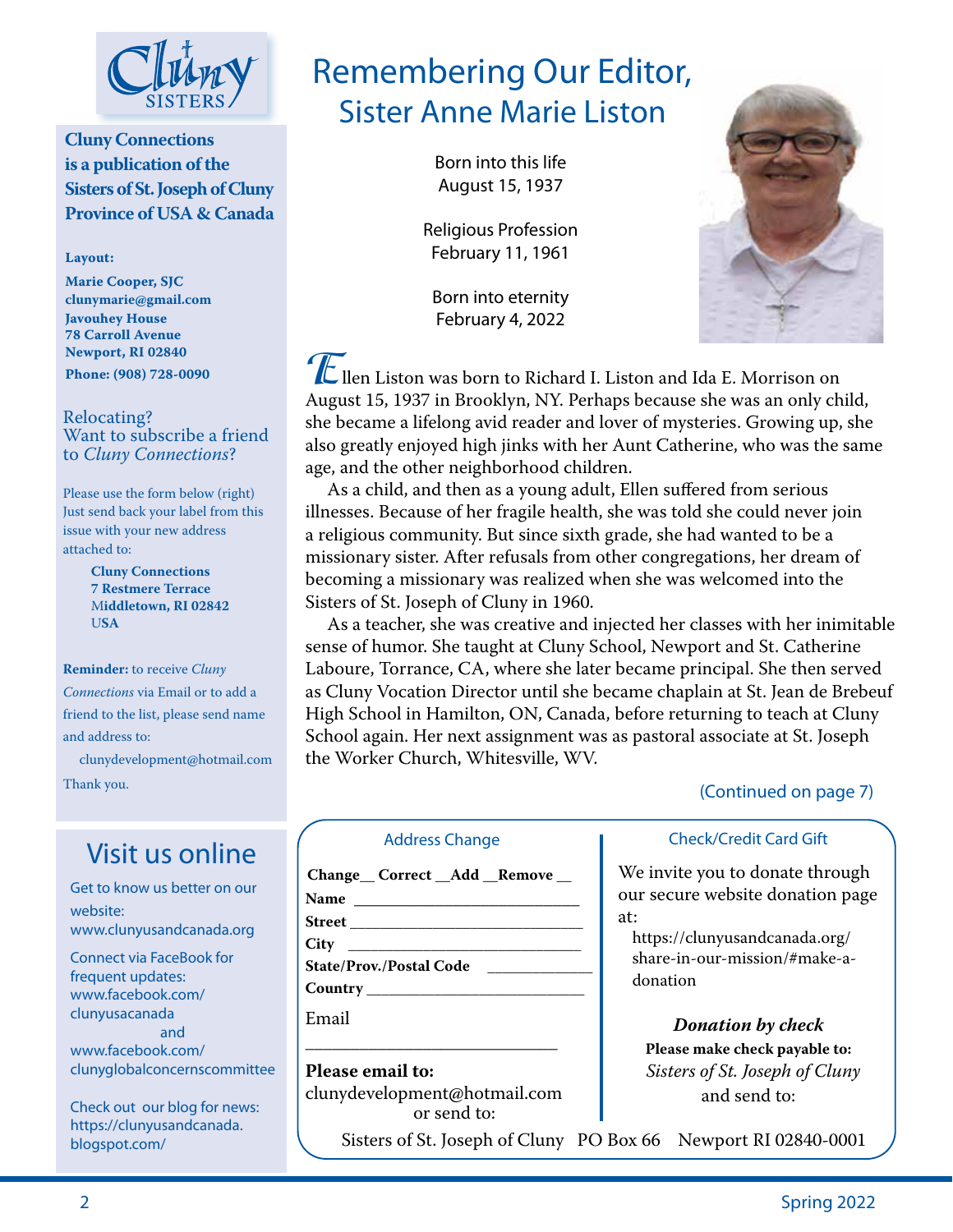

L-R: Sister Marie-Genevieve (Senegal), Sister Genevieve Marie Vigil, Sister Teresa Rai, General Councilor, and Sister Edel Rai, Provincial of North India/Nepal

#### Reflections on the Council of the Congregation (Continued from page 1)

and deepened as we listened to 30 reports on the social/political, ecclesial and geographical events and challenges of the 56 countries where Cluny Sisters live and minister.

 Participation was lived in honest listening and dialogue as we worked together to learn of the growth and development of the Congregation, to review the implementation of the General Chapter of 2018, and to explore proposals for the next General Chapter.

 These days of communion and participation were days of an Emmaus journey, where we experienced "our hearts burning within us" as we prepared to return to our own Jerusalems to live and proclaim

God's Mission, to make the presence of Jesus seen, heard and felt through us.

 At a time when the cold winter weather of Rome was relenting, we experienced the grace of new hope through our *cor unum* (one heart) in living the vision of Blessed Anne Marie Javouhey with our sisters throughout the world.

 As a group, we participated in Pope Francis' General Audience on Wednesday, February 23rd, the day he began a series of catechesis on the meaning and value of old age (see: https://www.youtube.com/ watch?v=HOhEO1U1K8U). Sister Clare, who shook the Pope's hand, told us that she would never wash her right hand again!!! (maybe).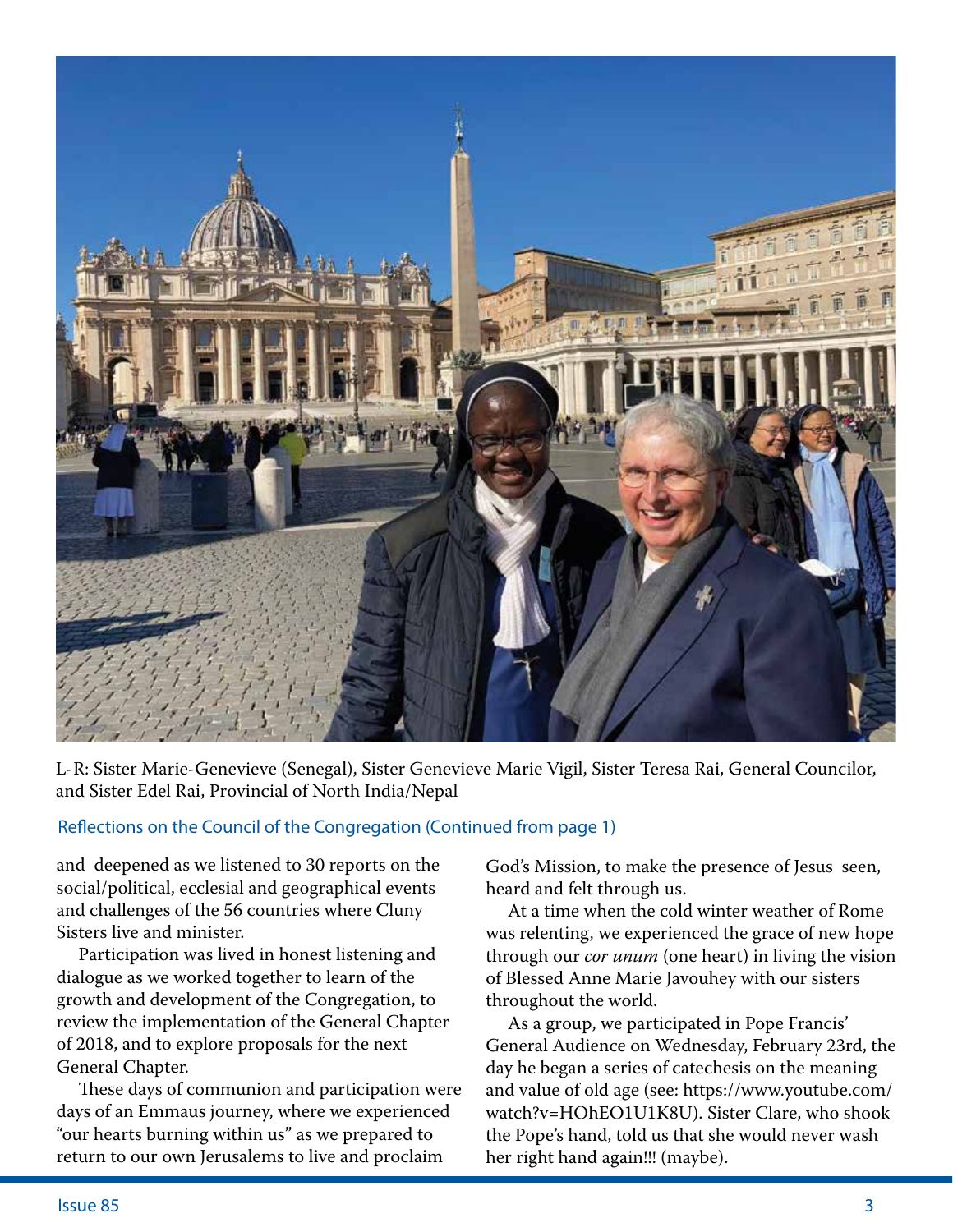### Cluny Circle of Love 2022 - Sophia Academy



**"S** ophia Academy engages girls from low income families on a joyful quest for self-discovery and opportunity through a middle school education grounded in social justice.

 Founded in 2001 by Sr. Mary Reilly, RSM, Sophia Academy is the only independent all-girls middle school in Rhode Island focusing on the intellectual and emotional growth of students from low-income families. Our motto, "reflecting wisdom in the girl," captures the essence of our school as a place that draws forth each girl's inherent wisdom, helps her to find her voice, guides her to embrace challenges and develop her intellect, and sets her on a path to discover and realize her dreams. Sophia Academy's mission springs from Sister Mary's vision: to provide a rigorous, relevant, empowering education, preparing our students to be successful in high school and beyond, helping them to lead their lives as confident, compassionate women."\*

 Sophia Academy has annually participated in our Cluny Circle of Love since our collaboration with other religious congregations in its founding. We are proud to support the vision and mission of a school that connects so well with our own vision for the education of young girls and women.

SOPHIA ACADEMY 8th Grade Class of 2021 Student Photographic Essay Exhibit

**Covid Chronicles** 



\*

**JOIN US!** 

**ONLINE EXHIBIT**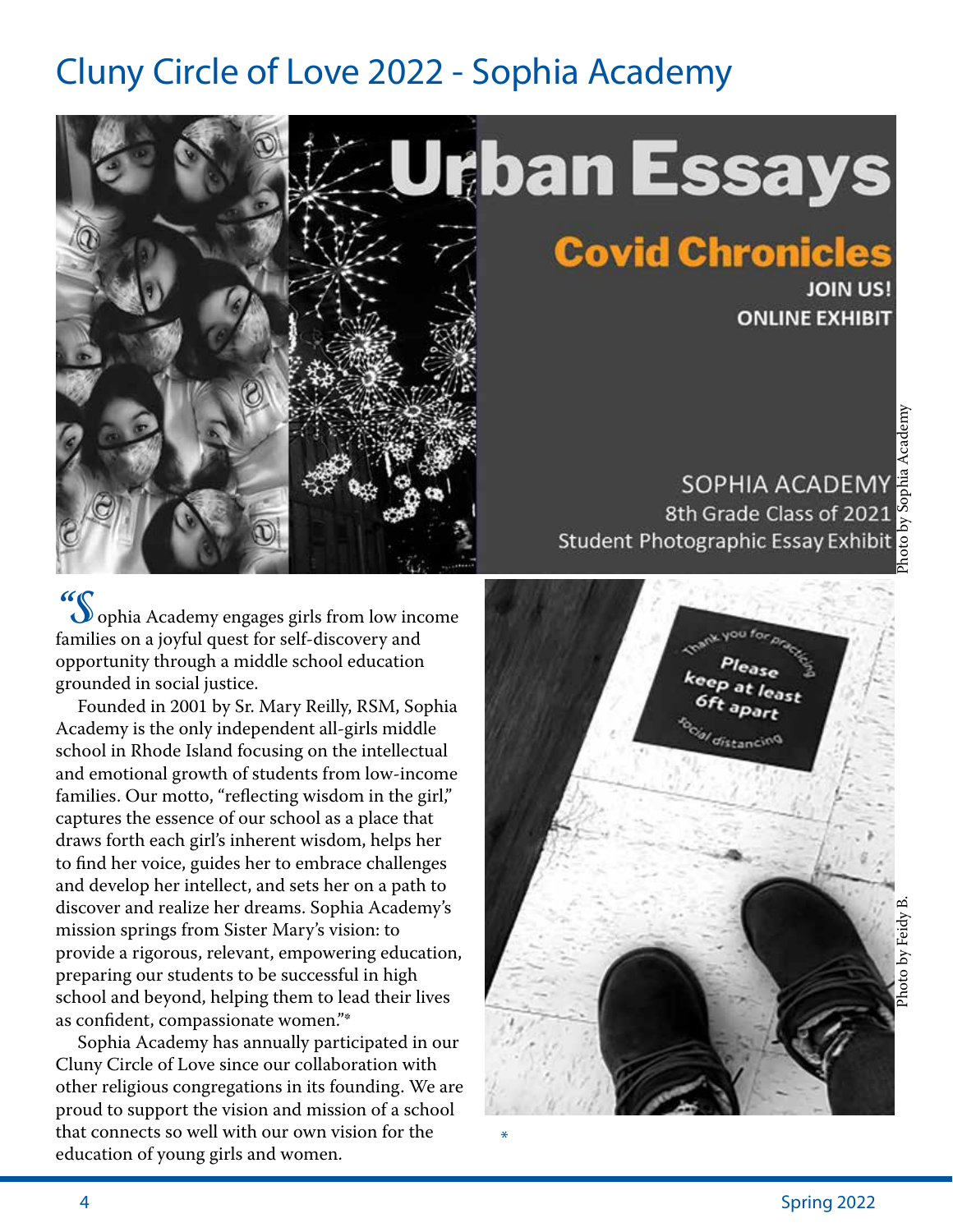## Cluny Circle of Love 2022 - Sophia Academy

Urban Essays My Covid Chronicle Feidy B. Sophia Academy Class of 2021

**I**n early 2021, Sophia Academy's Grade Eight students learned and practised the elements of photography: light, color, rule of thirds, pattern, close-up, point of view, contrast, leading line, curves and framing.





These photographs represent the stories of their neighborhoods, their family life, their heritage and how 2020, the year of COVID-19 pandemic, affected their worlds... Enjoy!

 "10,9,8,7,6,5,4,3,2,1," screamed my family as we entered the most eventful year of our lives. 2020 brought many tragedies, from wildfires to police killings that inspired powerful protests, to loved ones losing their lives, and most importantly, something that affected us all: Covid-19.

 My photo essay shows a few things that occurred during the pandemic such as attending school virtually, discovering a new hobby (piano), occasional outings, test taking, and new family members who brought us joy during rough times like these.

 The students looked at the photographic essays of awardwinning artist, LaToya Ruby Frazier. Their assignment was to apply the elements to tell their personal story during the pandemic of 2020 with photography.

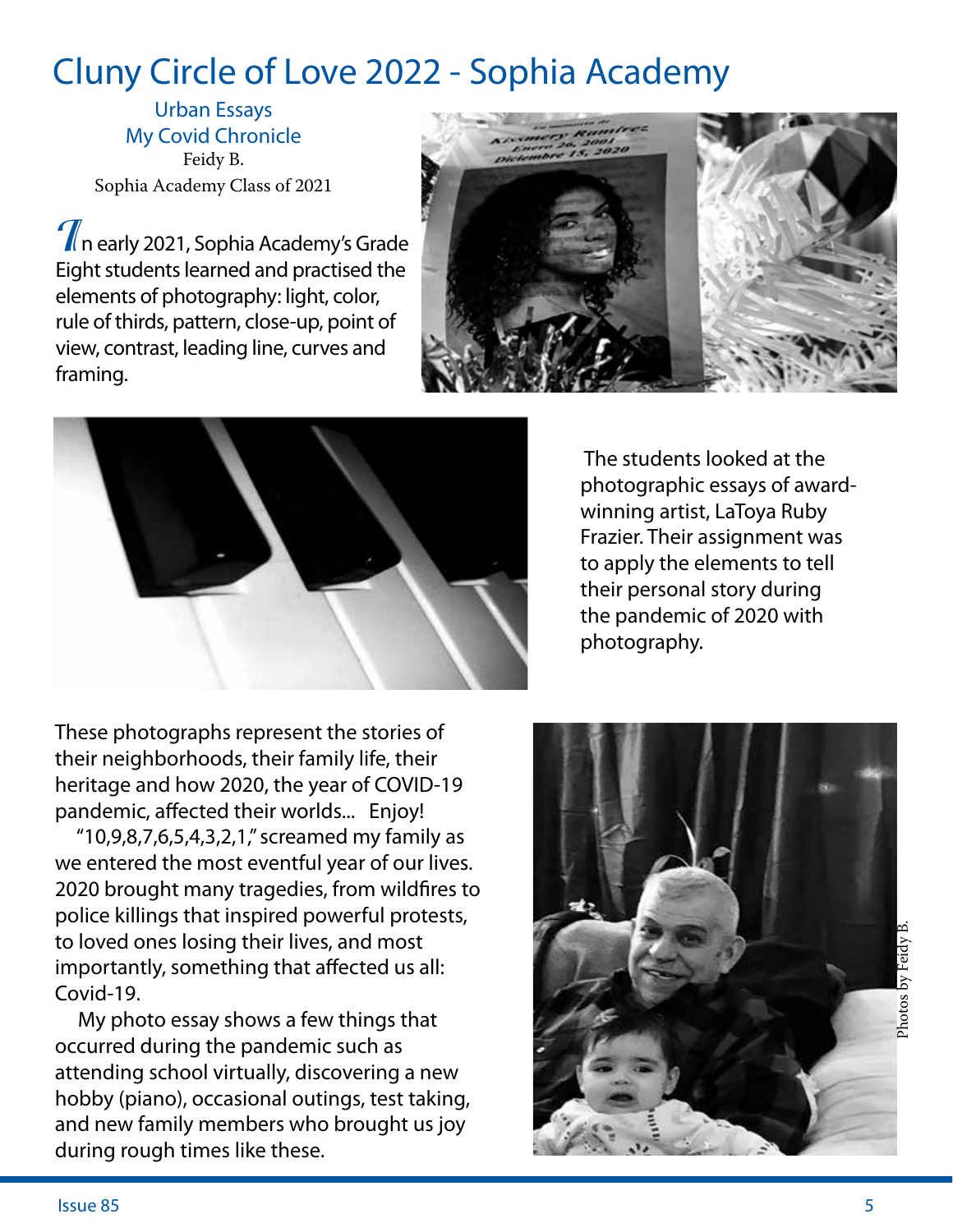

# Province of Portugal

A Few Glimpses from the Island of Madeira

Cluny Sisters in Portugal are dedicated to caring for our Common Home and its people.



And look at the results!

Sister Angela Joseph harvests beans from a garden that benefitted from the composting project. It was transfomed from rocky, dry soil into rich loam.

Sister Idalina Faneca's school has received the "Green School" award, ranking high for their efforts to care for the environment.

With some of the employees, Sister Idalina organized a composting project. The compost is then used in gardening.



Sister Assumption visits isolated neighbors suffering from mental illness to share staple foods provided by the community.

Thank you, Sisters, for your witness! And thank you, Sister Idalina, for sharing the good news and the photos.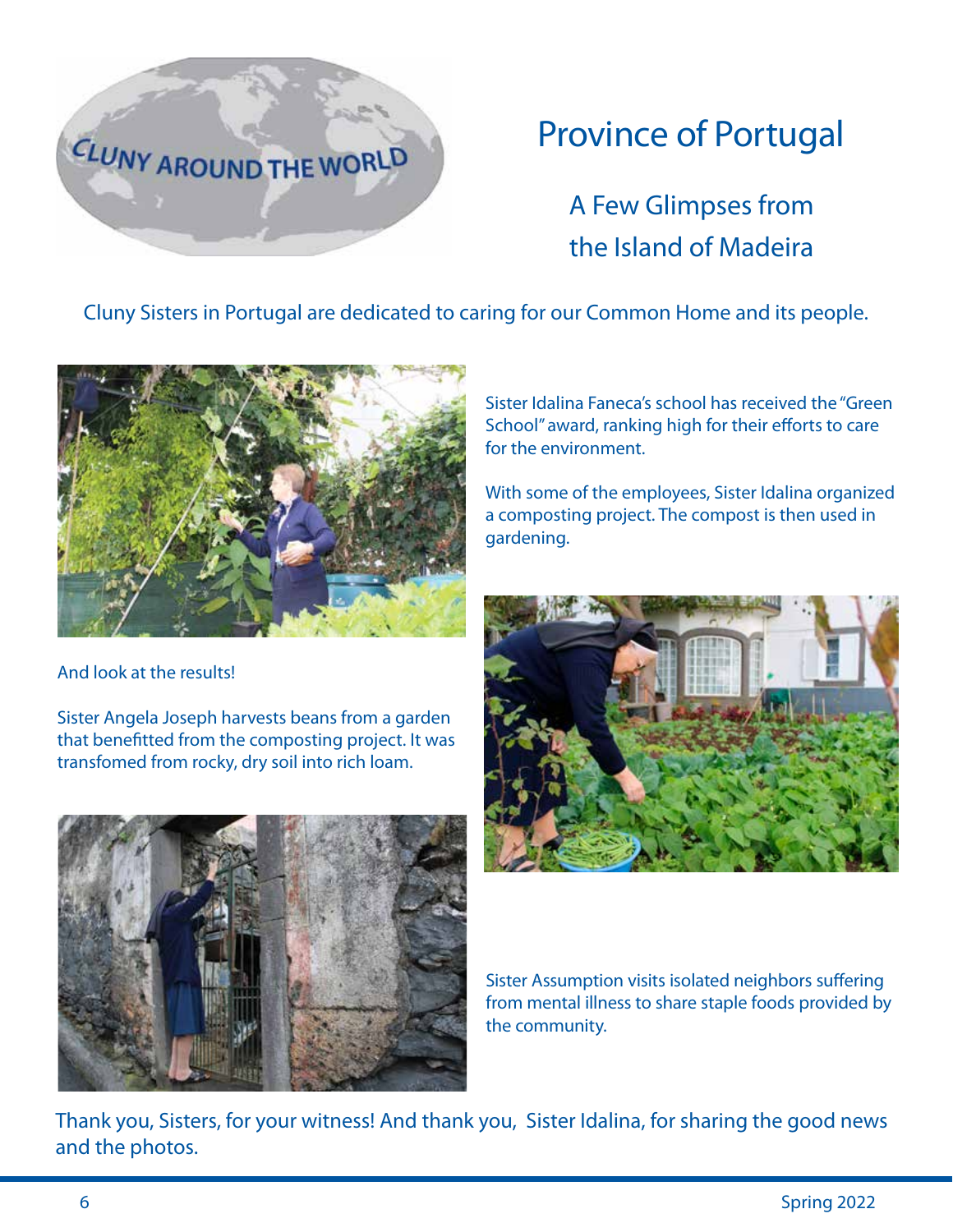### In Memoriam



Cluny Affiliate Maria Helt, MD

**D**<sub>r.</sub> Maria Helt passed away peacefully at home with her family by her side on January 22, 2022, at the age of 93. Forever in love, she is now together again with her partner in life of 65 years, the late Dr. Andries Helt. She was a loving mother of 5 children. Born and raised in Holland, Maria and Andries immigrated to Canada where they started their medical careers and family. Maria and Andries worked in partnership as family physicians for over 40 years. A woman ahead of her time, Maria's devotion to her career and family allowed her to accomplish what few women of that time were able to achieve. She was a passionate medical practitioner who devoted her life to helping others, including working with Spanish-speaking refugees in Hamilton, Ontario, Canada, and doing missionary work in South America. She lived her life with optimism, curiosity, compassion, a hint of adventure, and gratitude. She will be forever missed and never forgotten. Maria is fondly remembered by the Sisters of St. Joseph of Cluny.



Cluny Affiliates Joseph and Kathleen Madory

**K**athleen Madory, or Kathy, as she was known to so many, was grounded in her roots and in the deep faith of her Irish heritage. She did not become a Cluny Sister, as did her three missionary aunts, who left home to announce the Good News a hemisphere away. Instead, Kathy, with the same determination, witnessed to Christ as a lay woman, a wife, a Rotarian, and an employee at her various jobs. And we know that her husband Joe, who preceded her in death in 2018, only had eyes for Kathy!

 The door of Kathy's heart and the door of her home were always open. Kathy was always interested in what was happening in your life. She remembered what you'd said the last time and would refer to it to encourage and support you.

 Kathy made friends for a lifetime, whether they stayed in Staten Island or moved far away. She was loyal and caring, and she kept in touch. Thank you, Kathleen Callaghan Madory, for your Christian witness in our midst and for the difference you have made in so many lives.

#### Sister Anne Marie Liston (Continued from page 2)

 After her time in West Virginia, Sister Anne Marie returned to Cluny Convent, and then to Javouhey House in Newport. She not only gave of herself generously in all these ministries, she also served as Provincial Councilor, and later as archivist for the province, and as local community leader.

 Born on the Feast of the Assumption, Sister Anne Marie had great devotion to Our Lady and could frequently be found praying fervently.

 Sister Anne Marie was the editor of Cluny Connections from 2017 to 2021. We will miss her sense of humor, her way with words, and her interest in many things both local and international.

 Over the years, she kept in touch with many past students, their families, and parishioners. Sister Anne Marie's missionary spirit never flagged. Despite declining health, she remained engaged in a variety of activities, from volunteering at the Potter Animal Shelter to spending time with Cluny Sisters and friends.

 Sister Anne Marie was pre-deceased by her parents and her aunt, Catherine LaDisa. She is survived by her cousins Cathy Albergo, Tom LaDisa, and Rosemary, Gail and Page Morrison.